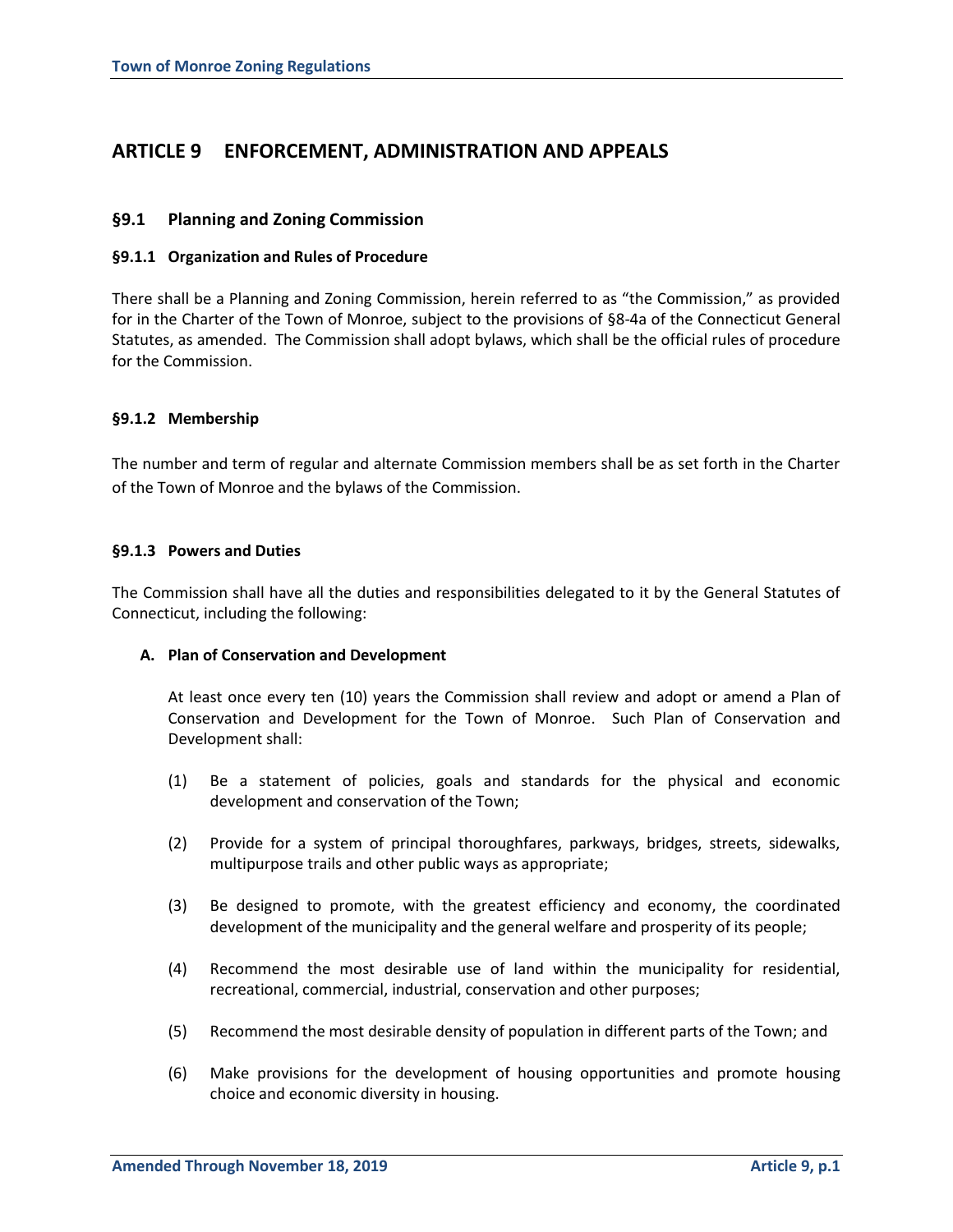### **B. Subdivision of Land**

No subdivision of land shall be made within the Town of Monroe until a plan for such subdivision has been approved by the Commission, pursuant to the Subdivision Regulations of the Town of Monroe.

# **C. Site Plans**

The Commission shall have the authority to review and decide upon applications for Site Plan approval, pursuant to Article 7 of these Regulations, and to delegate such authority in the case of a Minor Site Plan as defined herein to the Town Planner and Planning and Zoning Administrator, consistent with these Regulations.

# **D. Special Exception Permits**

The Commission shall have the authority to review and decide upon applications for Special Exception Permits and shall hold a public hearing on such applications, pursuant to Article 8 of these Regulations. Whenever the Commission grants or denies a Special Exception Permit, it shall state upon the record the reason for its decision.

# **E. Zoning Map, Zoning Regulations and Subdivision Regulations**

The Commission shall have the authority to propose and/or review and decide upon an application to establish and/or amend the official Zoning Map and boundaries of existing Zoning Districts, and the adoption or amendment of the Zoning Regulations or Subdivision Regulations, pursuant to its own authority or pursuant to an applicant petition.

# **F. Motor Vehicle Location Certification**

The Commission shall have the powers and duties pursuant to §14-54, §14-55, §14-321 and §14- 322 of the Connecticut General Statutes, as amended, concerning local authority approvals required for the location and operation of auto dealers and repairers, and the establishment of gasoline and motor oil sales. In acting on such applications, the Commission shall consider the relationship of the proposed use or operation with respect to schools, churches, theaters, playhouses or other places of public gathering; traffic conditions, intersecting streets, width of highway, and effect on public travel, and in general, that such use at such proposed location will not imperil the safety and welfare of the public, or have a detrimental effect on the value of nearby properties or development thereof.

# **G. Alcoholic Beverages**

The Commission shall have the authority to review and decide upon an application establishing, relocating or altering the location and premises for the sale and/or consumption of beer and alcoholic beverages consistent with Connecticut General Statutes and these Regulations.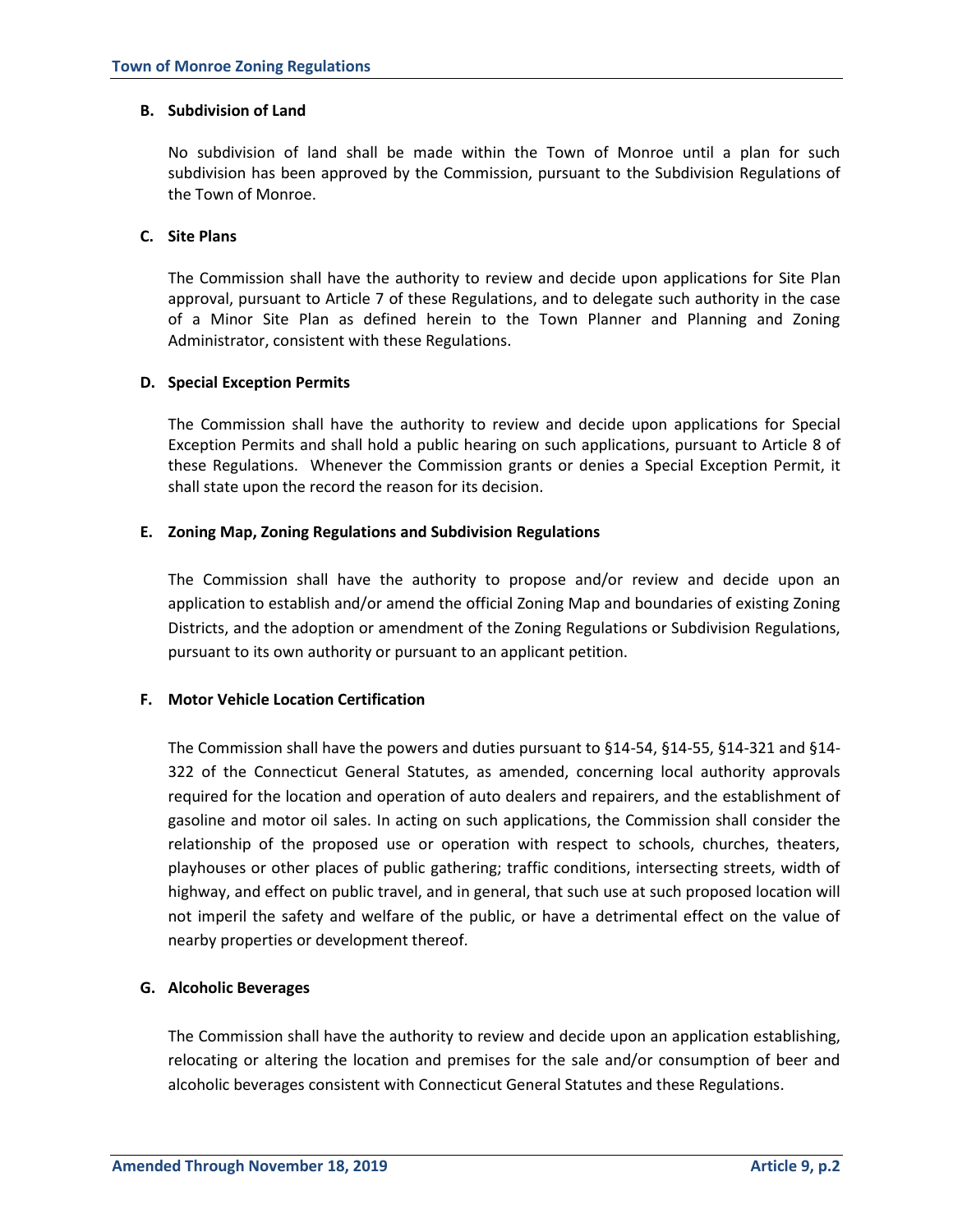# **H. Administrative Rules and Bylaws**

The Commission shall have the authority to adopt or amend administrative rules, procedures and bylaws to assist in its administration of the Zoning Regulations and Subdivision Regulations.

# **I. Waiver of Zoning Regulations**

The Commission shall have the authority to review and decide upon the granting of waivers as may be authorized in the Zoning Regulations.

# **J. Flood Damage and Prevention Permits**

The Commission shall have the authority to review and decide upon the granting of Flood Damage and Prevention Permits as set forth in these Regulations.

# **K. Excavation and Fill Permits**

The Commission shall have the authority to review and decide upon the granting of Excavation and Fill Permits as set forth in these Regulations.

# **L. Other Permits and Duties**

The Commission shall have the authority to review and decide upon the granting or permits, and shall have the authority to perform other duties, as set forth and authorized by these Regulations.

# **§9.1.4 Procedural Requirements**

Actions by the Commission shall be taken in accordance with the provisions of Chapters 124 and 126 of the State of Connecticut General statues, as amended, and as enumerated in these Regulations.

# **§9.1.5 Referral to Conservation and Water Resources Commission**

- **A.** A copy of all applications for Special Exception Permit, Site Development Plan, Excavation/Filling Permit, Permit Amendment Modification, Subdivision, Zone Boundary Change and Regulations Amendments by or to the Commission shall be referred to the Monroe Conservation and Water Resources Commission for its advisory review. The Conservation and Water Resources Commission may make advisory comments and/or recommendations as deemed warranted, and present same to the Commission in regard to matters consistent with the Town Charter and Connecticut State Statutes.
- **B.** The Commission at its discretion may refer any other planning, zoning or agenda item to the Conservation and Water Resources Commission for its advisory review and comment.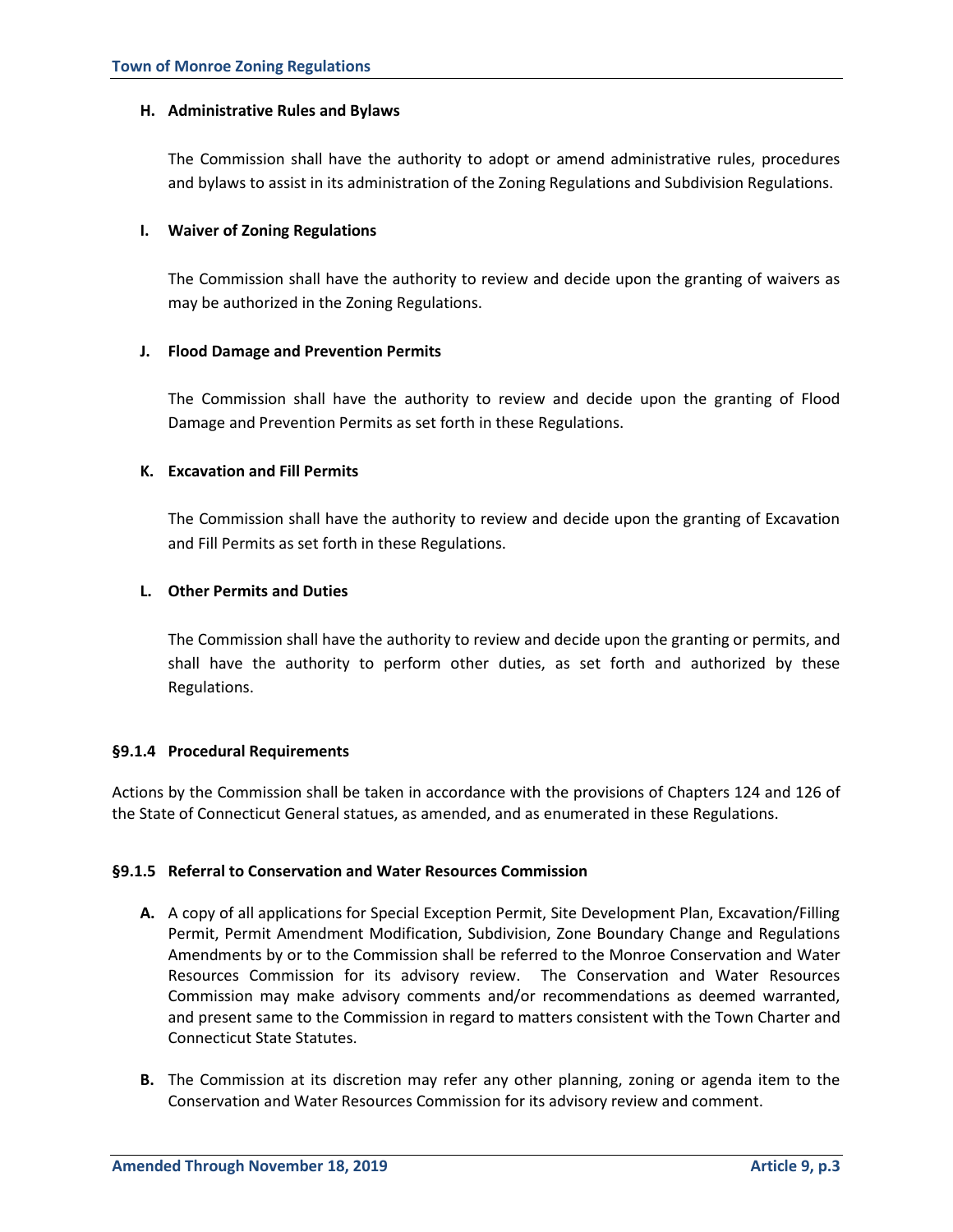**C.** The Conservation and Water Resources Commission shall submit its comments and/or recommendations to the Commission in writing for consideration as part of the Commission's application review process.

# **§9.2 Amendment of Zoning Regulations and District Boundaries**

# **§9.2.1 Authority**

- **A.** The Commission may, on its own motion from time to time, adopt, amend or repeal the provisions and boundaries established by these Regulations.
- **B.** Any person, firm or corporation desiring an amendment or change in the Zoning Regulations and/or Official Zoning Map of the Town of Monroe, may submit a petition application proposing such amendment or change.
- **C.** No change in the regulations, restrictions, or boundaries shall become effective until after notice and public hearing is held by the Commission, at which time parties-in-interest and citizens shall have an opportunity to be heard. All amendments shall be considered in accordance with and subject to the Connecticut General Statutes, as amended.
- **D.** Petition applications submitted by an applicant shall be filed and processed according to the standards set forth in §9.2.2 of these Regulations, which provisions shall not apply to any action initiated by the Commission.

# **§9.2.2 Zoning Amendment Petition Requirements**

A petition application shall not be considered complete until all the information required by these Regulations and the Commission has been provided:

**A.** Petition applications shall be in a form prescribed by the Commission together with a fee in accordance with §9.7 of these Regulations and other application materials as required in these Regulations. The petition application shall be signed by the applicant, and if related to a specific property by the owner of the property or accompanied by a notarized letter of the owner authorizing the applicant and petition application as proposed.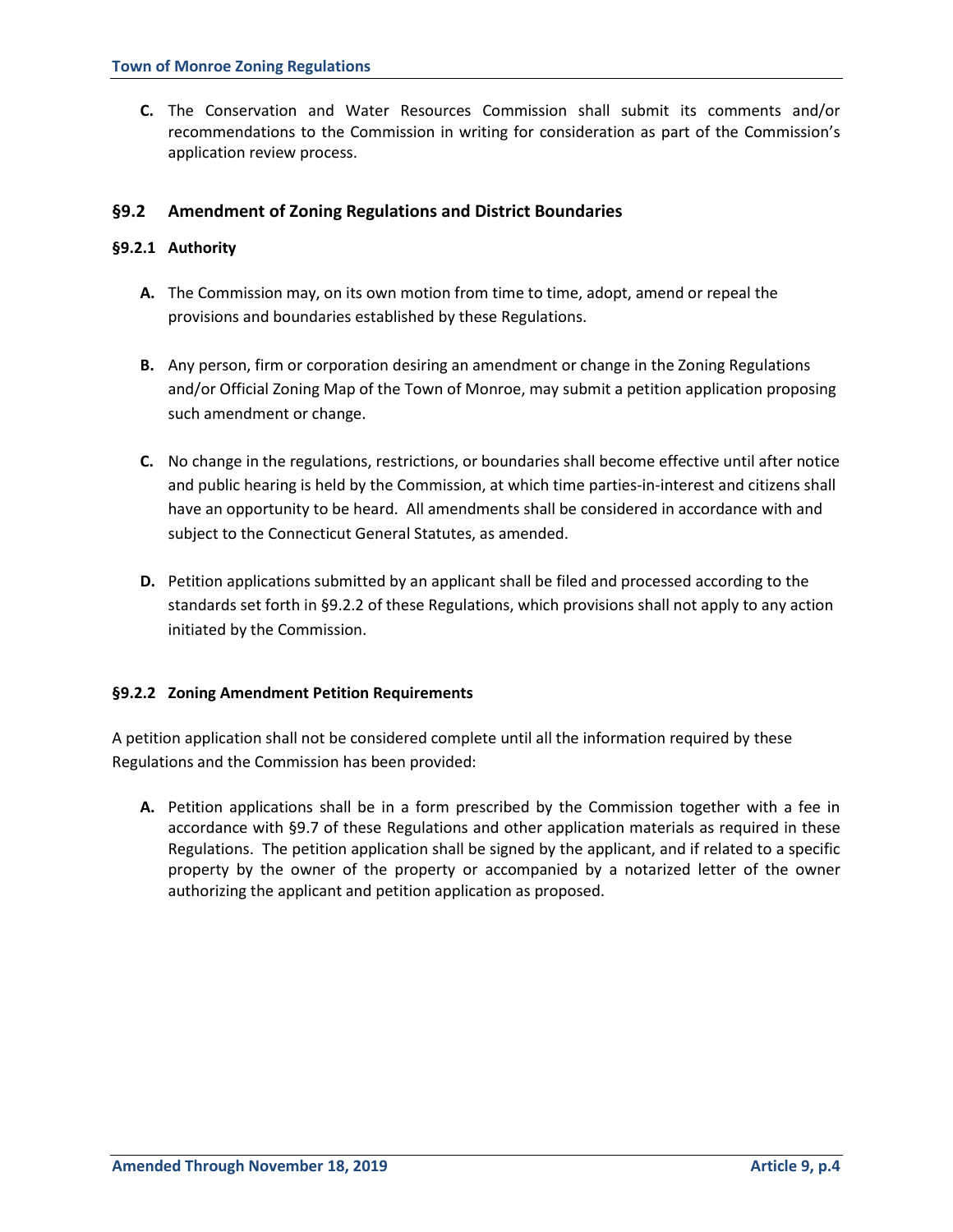**B.** A petition application shall be accompanied by the following supporting materials, in a quantity as determined by the Planning and Zoning Department:

# (1) **Zoning Text Changes**

All proceedings to change the zoning text of these Regulations, including any change in punctuation or wording, shall be instituted by petition application in writing to, and in a form prescribed by, the Commission. The petition application shall precisely set forth the existing provisions, the specific provisions to be changed and the provisions to be substituted, deleted or added. Deletions shall be shown with strike-out text (i.e., stricken out). Additions shall be shown as bold double underlined text (i.e., **bold double underlined**). Color text such as red for text to be deleted and blue text to be added may also be included along with the required strike-out and bold double underling.

# (2) **Zoning Boundary Changes**

All petition applications to change zoning district boundaries shall describe the existing and proposed zoning district boundaries of the property involved and within five-hundred (500) feet of the outer subject property perimeter, and shall provide a metes and bounds description of the property and area proposed to be changed on the map and separately, along with the identification by Assessor Map and Lot Number of the lots, or parts thereof to be included in the zoning district boundary change. Any proposed zoning boundary change map shall be certified to Class "A2" survey standards.

### (3) **Zone Change Narrative**

All petition applications shall be accompanied by a Zone Change Narrative explaining the need for the proposed amendment and identifying any benefits to the Town. Said narrative shall include an analysis of the following in zoning district and site specific terms:

- (a) Description of existing and proposed conditions, land uses, including details describing how the requirements and standards of these Regulations will be complied with by the proposed zone change action.
- (b) Identification of affected surrounding land uses and their physical relation in regards to development, topographic and vegetation conditions, as well as potential visual connections.
- (c) Assessment of how the proposed zone change is consistent with the purposes and recommendations of the Plan of Conservation and Development, including the identification and discussion of specific recommendations pertinent to the associated zoning district, subject parcels and surrounding neighborhood area. Such consistency assessment shall also address the overall goals and recommendations of the underlying existing or proposed zoning classification and requirements, as well as any differences or similarities in regard to resulting transportation, development aesthetics and community character considerations.
- (d) Limitations hindering the current use and development of a zoning district and/or subject parcel as presently zoned.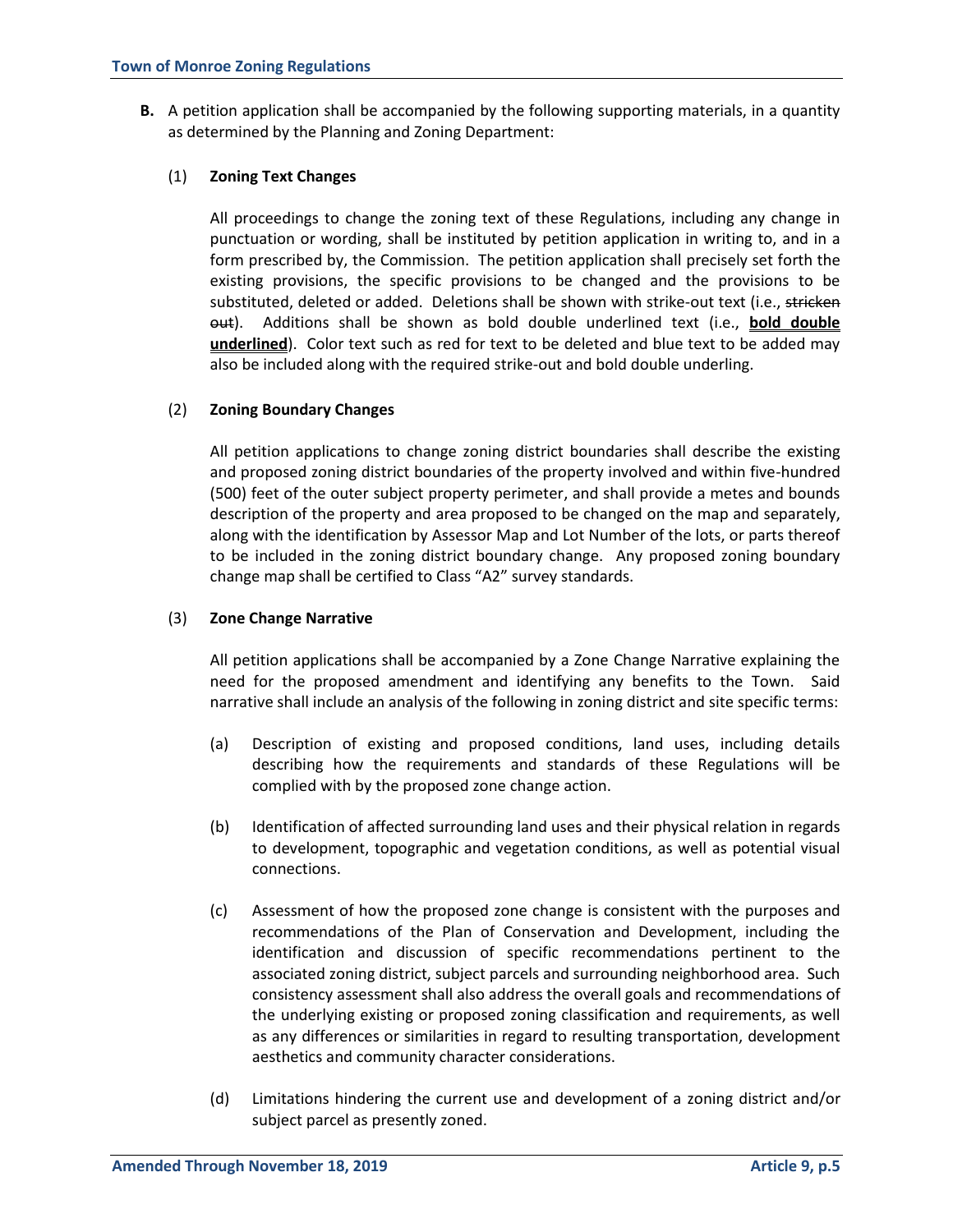- (e) Comparison of potential positive and negative aspects between the change in zoning or not.
- (f) In the case of a zone boundary change, the suitability of lands proposed to be rezoned for future development purposes in comparison to the existing zoning classification, including identification of any land or natural resource limitations (i.e., steep slopes, wetlands or watercourses, ledge or bedrock, etc) to such development potential.
- (g) Suitability analysis (utilizing both text and graphic formats) of the underlying subject parcel(s) and surrounding area to support the land demands, development components and other location characteristics associated with the functional and operational aspects of the change in zoning.
- (h) Assessment of potential issues resulting from zone fragmentation or potential for spot zoning.
- (i) Project specific analyses and reports prepared by qualified professionals may be required, the scope of which shall be subject to prior Commission review and acceptance.

# (4) **Abutters Names and Addresses**

A list of names and addresses of all current property owners as shown on the Monroe Tax Assessor records as of the date of the petition application submission located in and within five-hundred (500) feet of any proposed zoning district boundary amendment shall be submitted.

### (5) **Area and Existing Conditions/Land Use Map**

In the case of a proposed zone boundary change, a map at a scale of no more than onehundred (100) feet to the inch showing all existing lots, dimensions, property lines, streets, rights-of-way, existing land uses, existing buildings and structures, delineated wetlands, water courses and regulated upland review areas consistent with the Inland Wetlands and Watercourses Regulations of the Town of Monroe, existing contours at a contour interval not to exceed two (2) feet, flood boundary lines and/or mean high water lines, identification of current owners, existing and any proposed zoning district boundary lines in appropriate markings, north point, graphic scale, date, and the name of the owner and applicant (if different). This map shall show the above required information for the area included in and within five-hundred (500) feet of area affected by the zone boundary petition application.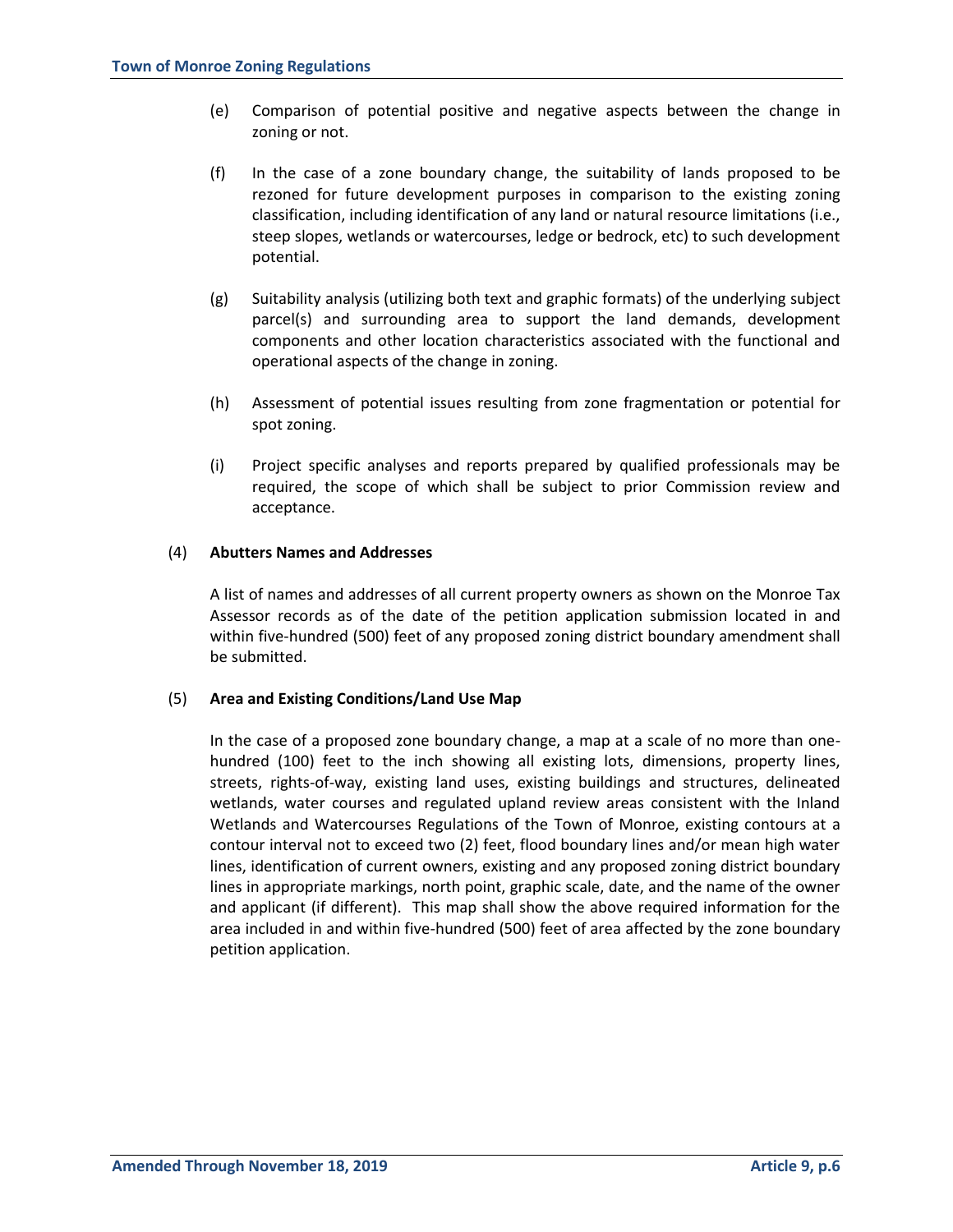# (6) **Proposed Zoning Change Map**

In the case of a zone boundary change, a map at a scale of no more than one-hundred (100) feet to the inch showing all existing lots, dimensions, property lines, streets, rightsof-way, the existing and proposed zoning district boundary lines in appropriate markings, the north point, graphic scale, date, the name of the owner and applicant (if different). This map shall show the above required information for the area included in and within five-hundred (500) feet of area affected by the zone boundary petition application.

# (7) **Additional Information**

The Commission may require the submission of additional information as deemed necessary to make a reasonable review of the petition application and to determine compliance with the intent and purpose of these Regulations.

# (8) **Electronic Copy**

The applicant shall also submit the petition application and presentation documents in an electronic format in accordance with Planning and Zoning Department requirements and specifications.

- **C.** A petition application shall be deemed to be complete if it is in proper form and is accompanied by all required materials. The official date of receipt of a formal petition application shall be the date of the next regularly scheduled meeting of the Commission, immediately following the date of submission to the office of the Planning and Zoning Department.
- **D.** All subsequent petition application support documents, plans and materials shall be submitted to the Planning and Zoning Department no less than five (5) business days prior to the day of a Commission meeting at which the petition application is scheduled. Nothing shall prohibit the Commission, in the exercise of its discretion, from receiving evidence at any time prior to the close of a meeting, public hearing or other statutory period but the Commission may refuse to consider such if not submitted in a timely fashion as set forth herein should the Commission determine that it, its staff or consultants, and/or the public would not have sufficient time to review same properly or thoroughly before the end of any aforesaid time or statutory period. The Commission, nor its staff or consultants, are responsible for providing notification of new submission materials received.
- **E.** An incomplete petition application or a petition application filed without the required fee as specified in §9.7 of these Regulations may be deemed as reason for denial of said petition application.
- **F.** No petition application shall be required to be entertained or heard relating to the same changes, or substantially the same changes, more than once in a period of twelve (12) months.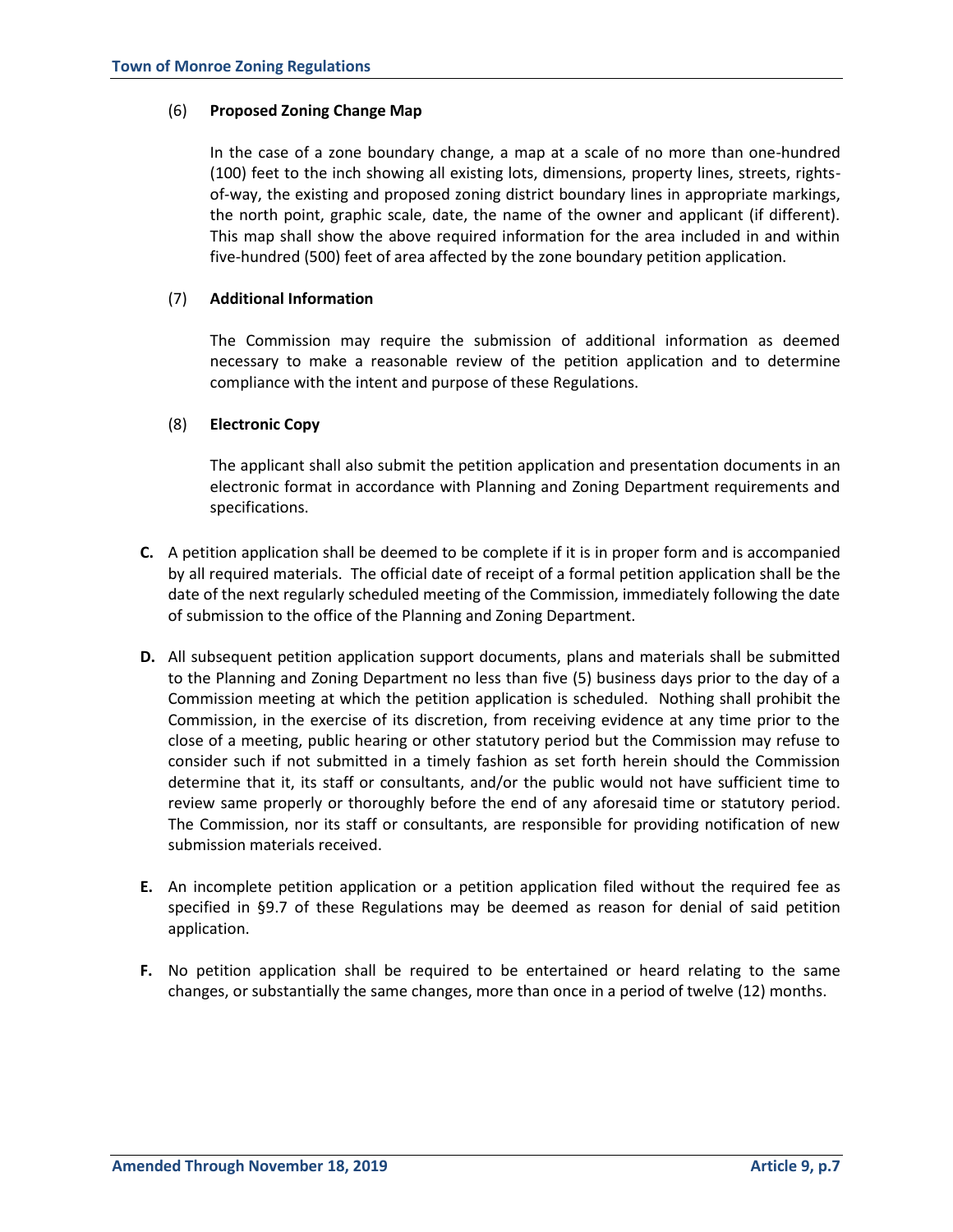# **§9.2.3 Referrals**

The Commission shall make the following referrals of each zoning regulation amendment or zone boundary district change as initiated by the Commission or as proposed by an applicant submitted petition application:

# **A. Town Clerk Filing**

A copy of such proposed regulation or boundary amendment shall be filed in the office of the Town Clerk for public inspection at least ten (10) days before such public hearing.

# **B. Inland Wetlands Commission**

Any regulation of boundary amendment involving lands regulated pursuant to Connecticut General Statutes §22a-36 to §22a-45, inclusive, shall be referred to the Monroe Inland Wetlands Commission for a report, which report shall be given due consideration. Any instance where site specific development or land use changes are also proposed, the applicant shall submit an application for a permit to the Inland Wetlands Commission no later than the day such application is filed with the Planning and Zoning Department. The applicant shall provide documentation of said filing. A planning and zoning decision on the application shall not be rendered until the Inland Wetlands Commission has submitted its report in accordance with the standards of the Connecticut General Statutes, as amended, which report shall be given due consideration.

# **C. Conservation and Water Resources Commission**

A copy of such proposed regulation or boundary amendment shall be referred to the Conservation and Water Resources Commission in the same manner as other referrals to same as set forth in §9.1.5 of these Regulations.

# **D. Public Watershed**

An application involving lands within a public watershed area, the applicant shall submit notice to the public water authority and State Commissioner of Public Health in accordance with the standards set forth in Connecticut General Statutes §8-3i, as amended, no later than seven (7) days from the date such application is filed with the Planning and Zoning Department. The applicant shall provide documentation of said noticing.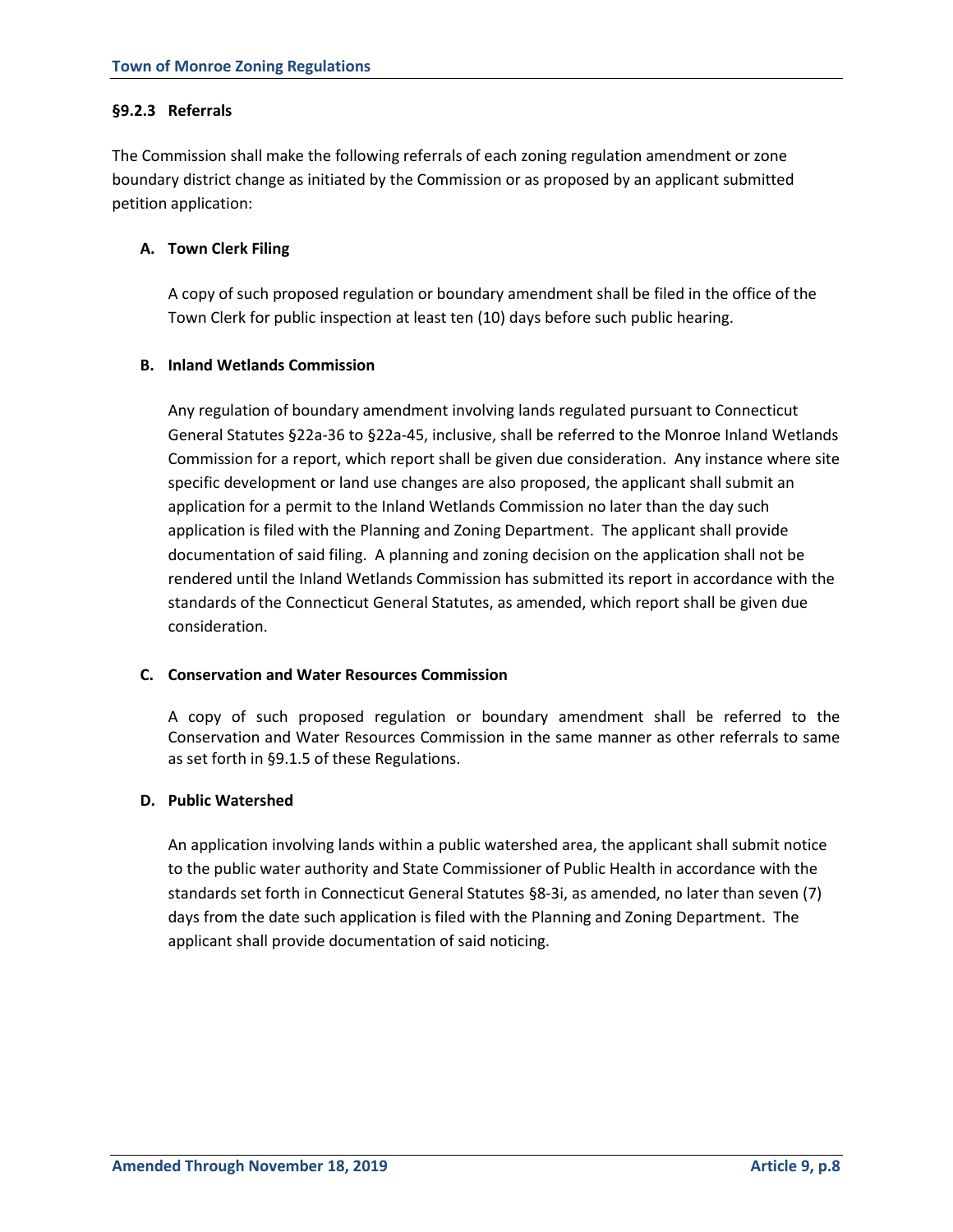# **E. Regional Planning Agency and Abutting Municipalities**

- (1) Any petition proposing to establish or change a zone or any regulation affecting the use of a zone any portion of which is within five-hundred (500) feet of the boundary of another municipality, the Commission shall give written notice of the proposal to said municipality and to the regional planning agency serving said municipality. Such notice shall be sent by certified mail, return receipt requested, or as otherwise permitted pursuant to Connecticut State Statutes, not later than thirty (30) days before the public hearing to be held in relation thereto. A copy of the associated Certified Mail Receipts shall be provided to the Planning and Zoning Department prior to or at the commencement of the public hearing.
- (2) Any response report of said municipality or regional planning agency shall be purely advisory.

# **F. Abutting Neighbors**

An applicant shall send a copy of the notice of public hearing, as provided by the Planning and Zoning Department, to all property owners within five-hundred (500) feet. Such notice shall be sent by certified mail, return receipt requested not later than ten (10) days before the public hearing to be held in relation thereto. A copy of the associated Certified Mail Receipts shall be provided to the Planning and Zoning Department prior to or at the commencement of the public hearing.

### **§9.2.4 Public Hearing**

No zoning regulation or boundary amendment shall be established, changed or effective until after a public hearing in relation thereto. A public hearing shall be held and noticed in accordance with the time periods and standards set forth in §8.1.4A and B of these Regulations. The applicant may consent in writing to an extension of the public hearing time periods in accordance with the Connecticut General Statutes.

# **§9.2.5 Determination of Commission**

# **A. Commission Action**

Within sixty-five (65) days following the close of the required public hearing for an applicant submitted petition application, the Commission shall approve or disapprove the proposed petition. Whenever the Commission adopts any change of zone or amendment to the regulations, it shall state upon its records the reason why such change was made.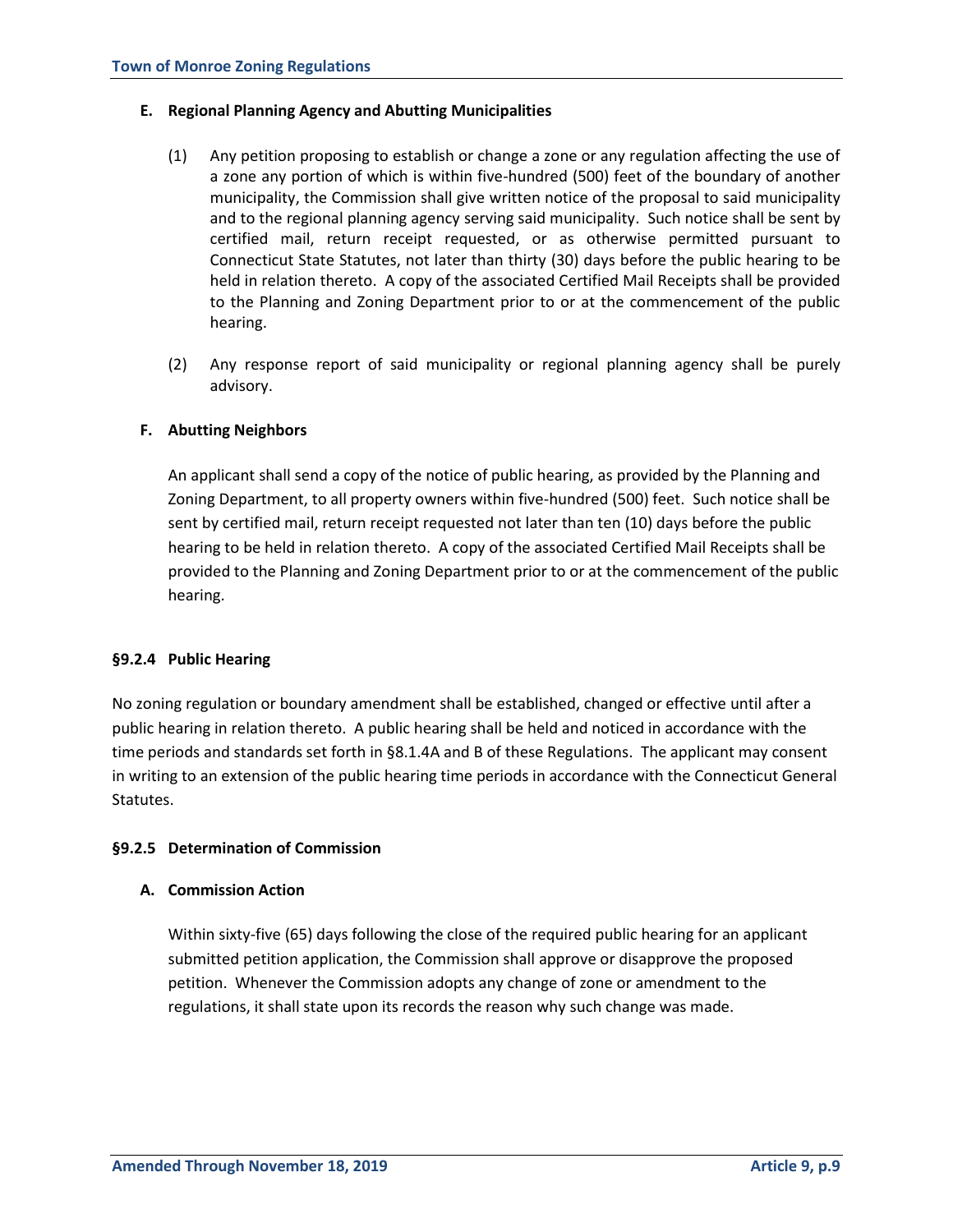# **B. Determination**

In approving a zoning regulation or boundary amendment, the Commission shall determine:

- (1) That the petition application, including all accompanying supporting documentation is in conformance with the applicable provisions of these Regulations.
- (2) That the proposed zoning change will be in harmony with the purposes and intent of these Regulations, and will function and exist in harmony with the associated area affected, and existing neighborhood and environmental patterns.
- (3) That the proposed zoning change will not adversely affect the health, safety, convenience and property values of the public in general and of the residents of the neighborhood in particular.
- (4) That the proposed zoning change is consistent with the goals, objectives and recommendations of the Plan of Conservation and Development.

# **C. Effective Date and Approval / Map Recording**

- (1) Approved amendments to these Regulations shall become effective at such time as fixed by the Commission.
- (2) Approved changes to the zoning district boundaries on the Official Zoning Map of the Town of Monroe shall become effective at such time as fixed by the Commission, provided that a certified zone boundary change map as approved and endorsed by the Commission is recorded in the Monroe Land Records in the Office of the Town Clerk, along with an original copy of the Commission approval Resolution, within ninety (90) days of the date of the approval.

# **D. Notice of Decision**

A notice of decision shall be published and filed in accordance with the requirements set forth in the Connecticut General Statutes, as amended. All notices of decision shall be published in a newspaper having a substantial circulation in the Town before the effective date as set by the Commission.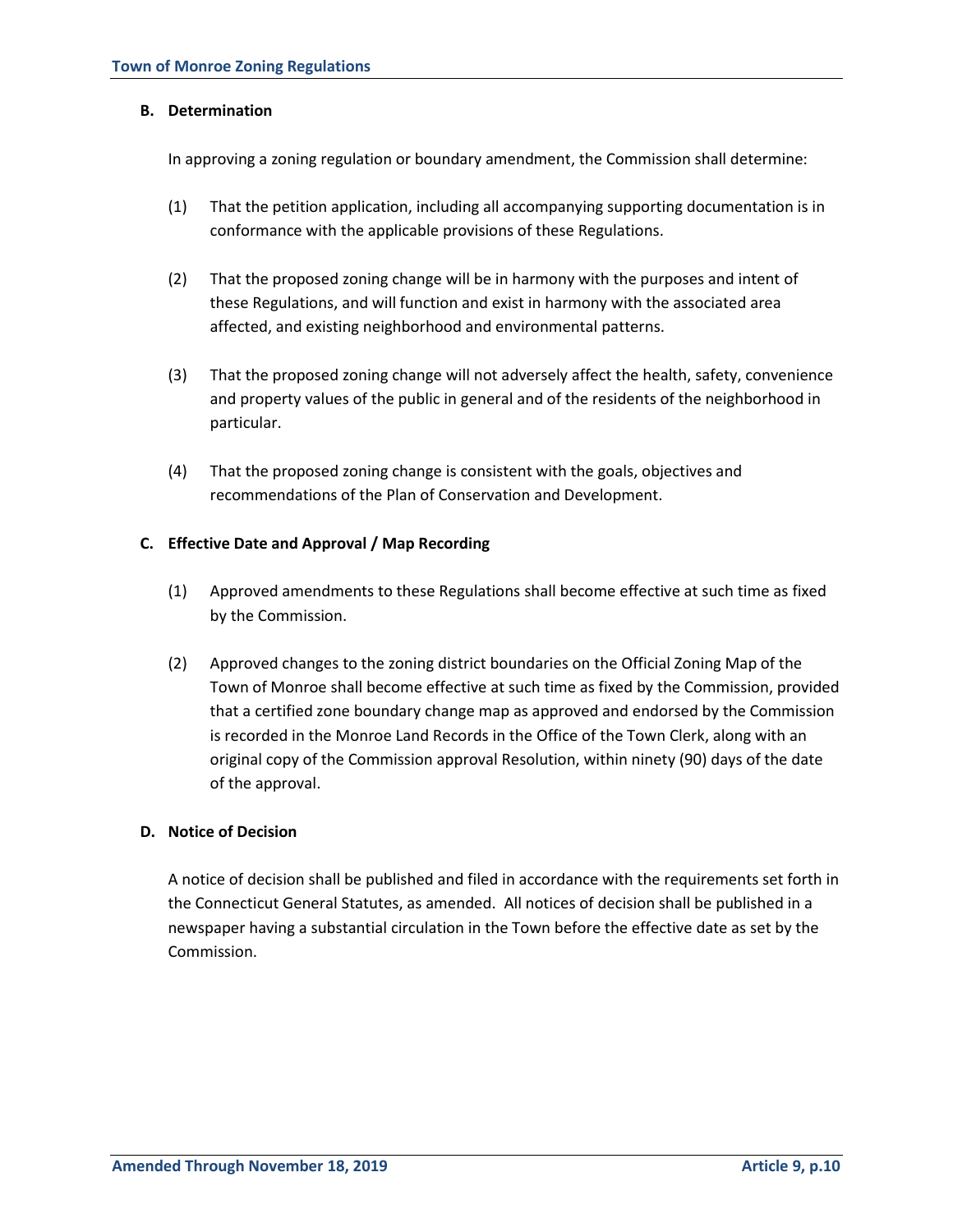# **§9.3 Duties of Zoning Enforcement Officer**

# **§9.3.1 Zoning Enforcement Officer**

- **A.** The Zoning Enforcement Officer of the Town of Monroe so appointed by the Commission is hereby designated as the officer with full power to enforce these Regulations.
- **B.** In carrying out the zoning enforcement duties, the Zoning Enforcement Officer shall work under the guidance of the Commission.
- **C.** The Zoning Enforcement Officer is hereby authorized, while a provisional certificate of zoning compliance is in effect, to cause any land, building, structure or premises to be inspected and to order in writing the remedying of any condition found to exist in violation of these Regulations.
- **D.** The Zoning Enforcement Officer is authorized to inspect or cause to be inspected any land or any building or structure on which work is in progress and to order in writing the discontinuance of any use of property or building, or structure or work being done in violation of any provision of the Zoning Regulations.
- **E.** The Zoning Enforcement Officer shall inspect or cause to be inspected such premises after work is completed and shall not issue a Certificate of Zoning Compliance until such final inspection has been made and all work is completed and compliant with these Regulations.

# **§9.4 Zoning Compliance**

### **§9.4.1 Application for Certificate of Zoning Compliance**

- **A.** Approval of an application for a Certificate of Zoning Compliance shall be required from the Zoning Enforcement Officer or a designated agent thereof prior to any land being used, altered, cleared of vegetation, grubbing, disturbed, graded, filled, changed, or otherwise altered in any physical way, in whole or in part, and prior to any building or structure, including signs and lights, being erected, constructed, reconstructed, extended, enlarged, altered, relocated or used, in whole or in part, including a change in use.
- **B.** An application for Certificate of Zoning Compliance shall be made in writing by the owner of record of the property involved upon such forms as shall be prescribed by the Zoning and Planning Department. Each application shall be accompanied by such information specified in the application and any other information as may be required deemed necessary to evaluate the zoning compliance of the application.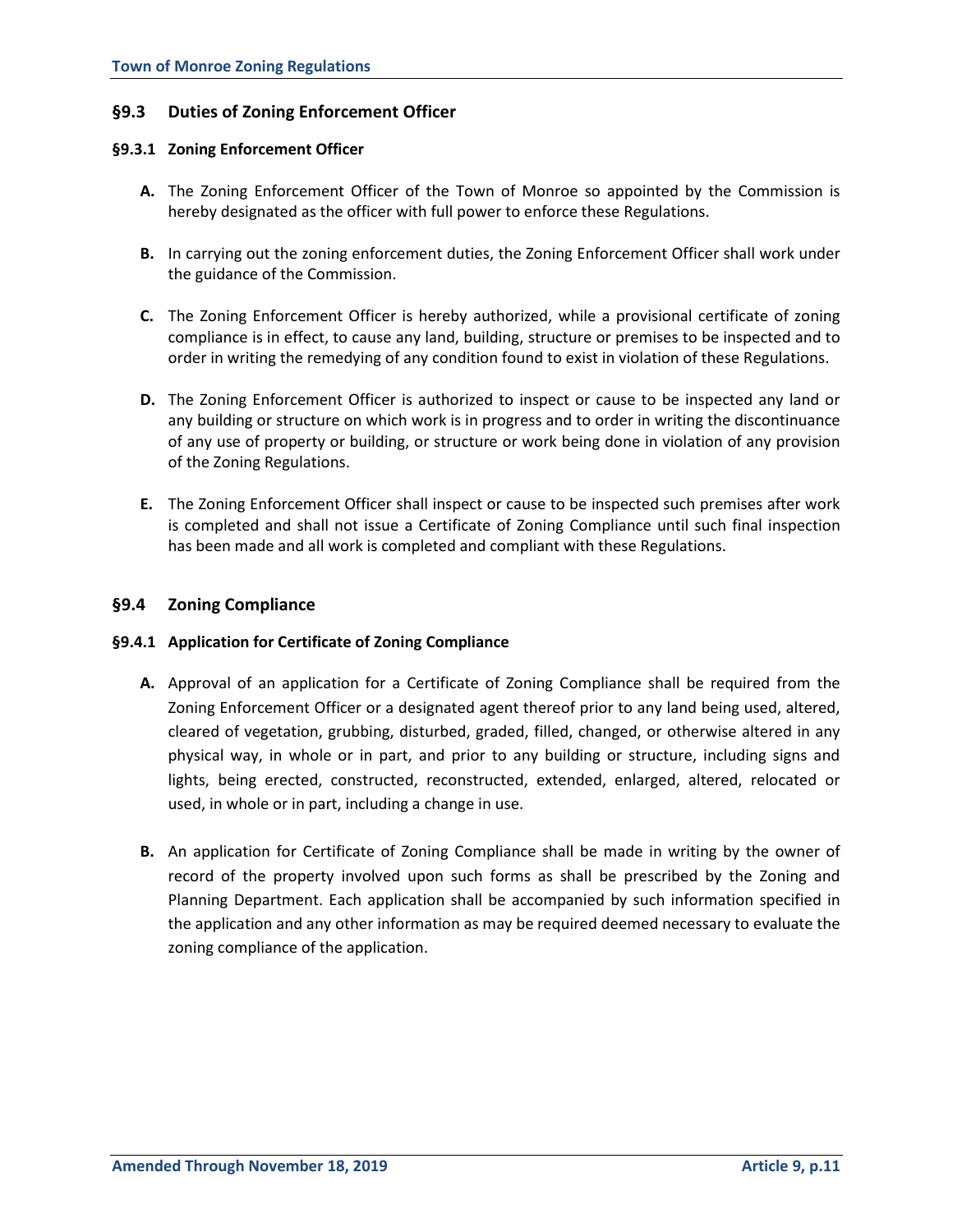### **§9.4.2 Certificate required prior to use**

- **A.** A Certificate of Zoning Compliance (provisional and/or permanent) shall be issued upon a finding by the Zoning Enforcement Officer that an application and proposed activity relating thereto is in compliance with the use and development provisions, standards and requirements of these Regulations. Following issuance, an application for a building permit from the Building Inspector may be sought.
- **B.** A provisional certificate may be issued during a period of construction, which shall have an effective period not to exceed one (1) year from the date of issuance, unless an extension is granted by the Zoning Enforcement Officer, upon completion of which shall require the issuance of permanent certificate to effectuate the original approval thereof and to be deemed zoning compliant. Failure to obtain a permanent certificate in the time period allotted shall render the provisional certificate expired, null and void. Obtaining a permanent Certificate of Zoning Compliance shall be the sole responsibility of the owner seeking same.
- **C.** A permanent certificate shall be issued by the Zoning Enforcement Officer upon the showing that the effective use and/or completed construction are in accordance with these Regulations, and any requirements, modifications or conditions as may be required pursuant to these Regulations and any Commission approval relating thereto.

# **§9.4.3 Review of Compliance; applications to the Commission**

### **A. Review of Applications**

The Zoning Enforcement Officer shall review all applications submitted to the Commission and shall report to the Commission advising whether the premises are free of any violations of these Regulations or of any violations which exist.

### **B. ZEO Report to Commission**

The Zoning Enforcement Officer shall periodically report to the Commission regarding the issuance and status of pending zoning violation orders and notices.

# **§9.5 Zoning Board of Appeals**

### **§9.5.1 Organization and Rules of Procedure**

There shall be a Zoning Board of Appeals as provided for in the Charter of the Town of Monroe, subject to the provisions of §8-6 of the Connecticut General Statutes, as amended. The Zoning Board of Appeals shall adopt bylaws, which shall be the official rules of procedure for the Board.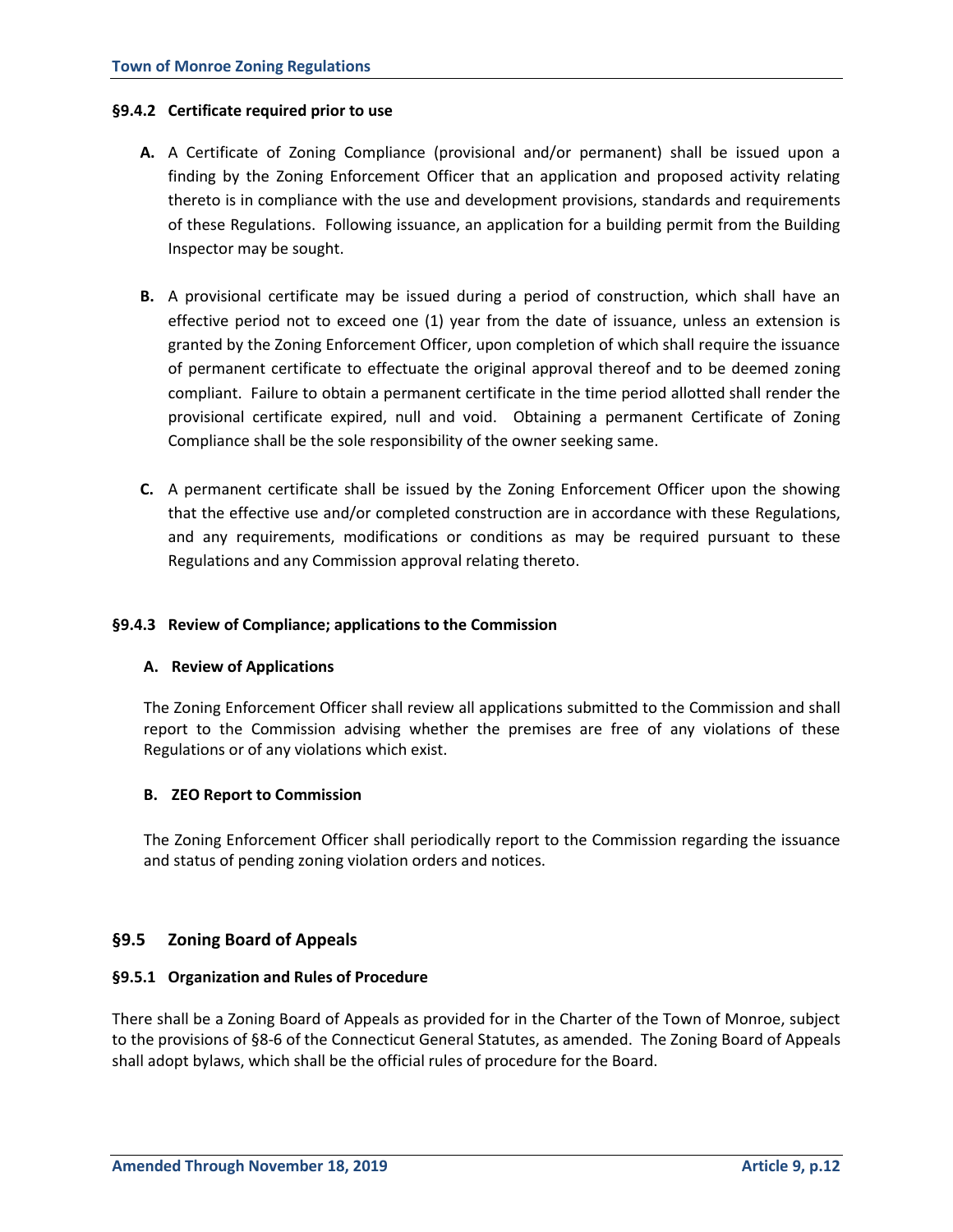# **§9.5.2 Membership**

The number and term of regular and alternate Zoning Board of Appeals members shall be as set forth in the Charter of the Town of Monroe and the bylaws of the Zoning Board of Appeals.

### **§9.5.3 Powers and duties**

The Zoning Board of Appeals shall have all the duties and responsibilities delegated to it by the General Statutes of Connecticut, including the following:

- **A.** To hear and decide appeals where it is alleged that there is an error in any order, requirement or decision made by the official(s) charged with the enforcement of these Regulations or any bylaw, ordinance or regulations adopted under the provisions of Chapter 124 of the Connecticut General Statutes.
- **B.** Determine and vary the application of the terms of these Regulations in harmony with their general purpose and intent. The Zoning Board of Appeals shall not be required to hear any application for the same variance or substantially the same variance for a period of six (6) months after a decision by the Zoning Board of Appeals or by a court of competent jurisdiction on an earlier such application.
- **C.** Town ordinances. The Zoning Board of Appeals shall be empowered to act in a capacity as may be required by such other town ordinance enacted by the Town of Monroe.

### **§9.5.4 Variances**

- **A.** Variances may be granted only if in harmony with the general purpose and intent of these Regulations and with due consideration for conserving the public health, safety, convenience, welfare and property values, when solely with respect to a parcel of land and owing to conditions especially affecting such parcel, but not affecting generally the district in which it is situated, a literal enforcement of such Regulations would result in exceptional difficulty or unusual hardship so that substantial justice will be done and the public safety and welfare secured. Before granting a variance on the basis of exceptional difficulty or unusual hardship, there must be a finding by the Board that the following conditions exist:
	- (1) That the difficulties or hardship are particular to the property in question in contrast with those of other properties in the same district.
	- (2) That the hardship is not the result of the applicant's own action.
	- (3) That the hardship is not solely pecuniary.
	- (4) The variance must be shown not to substantially affect the comprehensive zoning plan.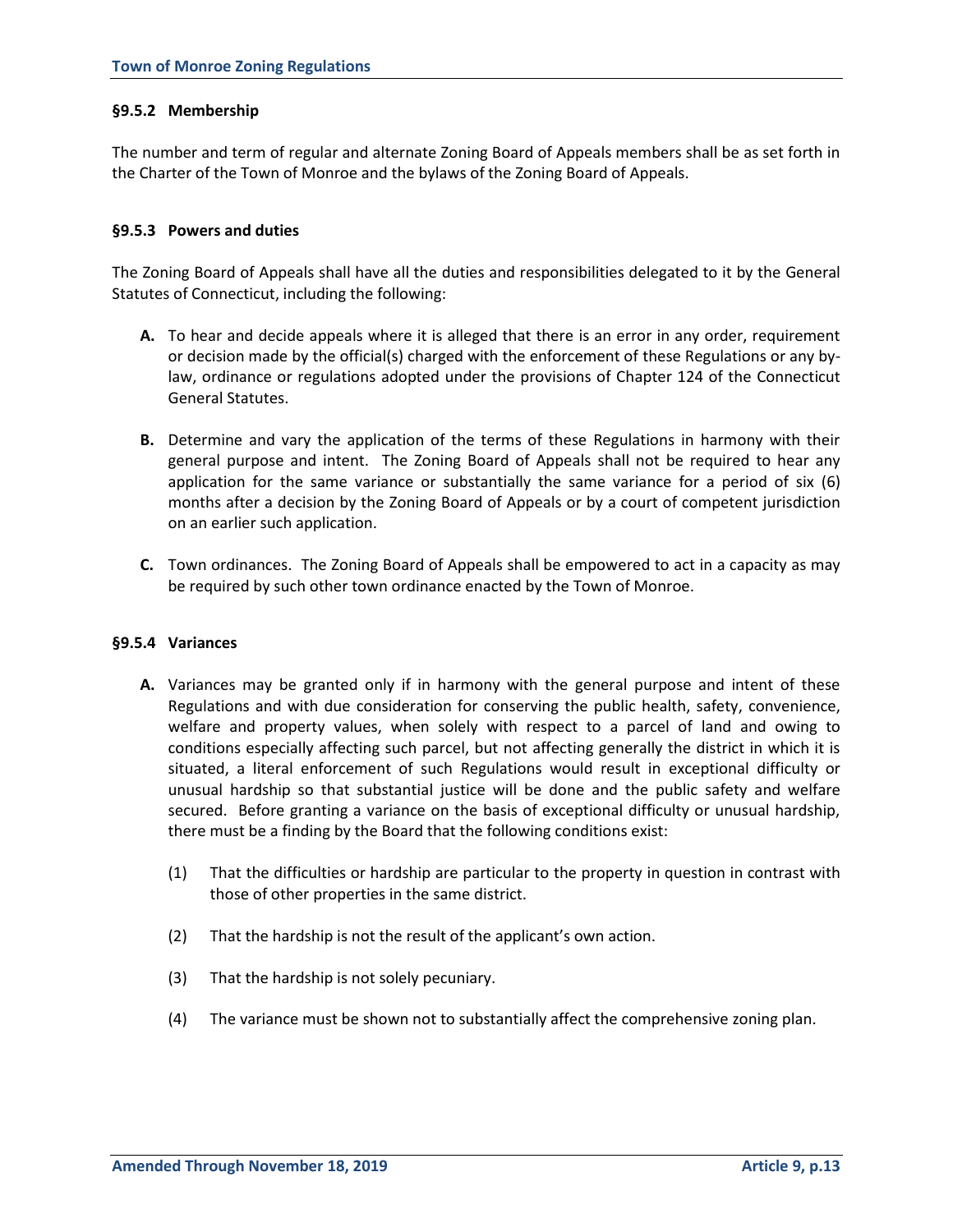- **B.** The concurring vote of four members of the Zoning Board of Appeals shall be necessary to vary the application of these Regulations. At the discretion of the Zoning Board of Appeals, conditions may be attached to any granted variance to ensure that the intent and purpose of these Regulations are preserved. Further, any variance granted shall:
	- (1) Be the smallest or minimal necessary to achieve the requested relief; the Zoning Board of Appeals in granting any variance shall be specific in regard to the extent to which any such standard or zoning provision may be varied.
	- (2) Be specific to the application at hand and shall not grant blanket relief of the standard or requirement varied (i.e., a granted building setback variance shall be specific to the building proposed at the time of the variance application and shall not vary or relieve the application of the underlying zoning district setback for a different, subsequent or future proposed building or building addition).
	- (3) Run with the land and shall not be personal in nature to the person who applied for and received the variance. A variance shall not be extinguished solely because of the transfer of title to the property or the invalidity of any condition attached to the variance that would affect the transfer of the property from the person who initially applied for and received the variance.
- **C.** The Zoning Board of Appeals shall not permit by variance any use not allowed by the provisions of these Regulations, and shall not permit by variance in any zoning district a use not allowed by the provisions of these Regulations in such zoning district.

# **§9.5.5 Appeals**

Any person claiming to be aggrieved by any order, requirement or decision made by any official charged with the enforcement and administration of these Regulations may appeal to the Zoning Board of Appeals. Such appeal shall be filed within thirty (30) days from the issuance of notice of said order, requirement or decision. The Zoning Board of Appeals shall hear and decide the appeal and may reverse or affirm, wholly or partly, or may modify any order, requirement or decision appealed from, and shall have all the power of the authority for whose decision such appeal is taken, but only in so far as to enforce these Regulations, where an error has occurred. The concurring vote of four (4) members of the Zoning Board of Appeals shall be necessary to reverse any order, requirement or decision issued by said official.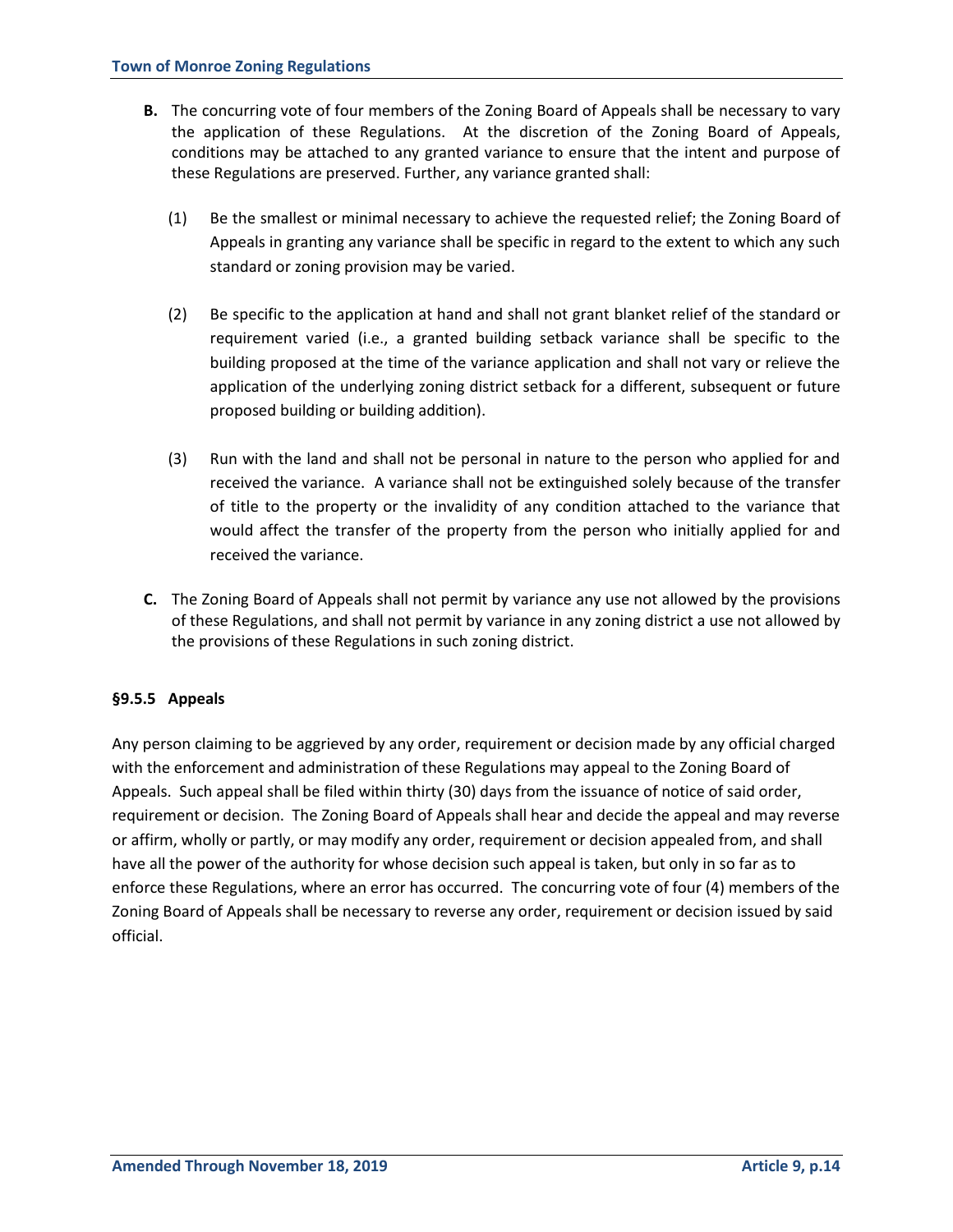# **§9.5.6 Application requirements**

Appeals to the Zoning Board of Appeals shall be taken in accordance with the provisions of Chapter 124 of the State of Connecticut General Statutes, as amended, and within the time prescribed by said statutes. Applications and appeals to the Zoning Board of Appeals shall be submitted, in writing, on a form designated by the Zoning Board of Appeals, together with any required fees. If the applicant is not the owner of the property, a notarized letter of consent from the property owner must accompany the application. Each application or appeal shall clearly set forth the action desired by the Zoning Board of Appeals, shall state the circumstances creating the need for such action, pursuant to §9.5.4 of these Regulations, and where applicable shall illustrate with maps and other drawings the location and nature of the appeal or application.

# **§9.5.7 Public hearing and notification**

- **A.** A public hearing shall be required for all applications for variance and all zoning appeals. All decisions shall be rendered not later than sixty (65) days after the close of the public hearing.
- **B.** Notice of the public hearing shall be published in a newspaper having a general circulation in the Town of Monroe not more than fifteen (15) days before the date set for the hearing.
- **C.** Notice of the public hearing shall be mailed to persons who own land within a one-hundred (100) feet of the property perimeter of the lot that is the subject of the hearing at least seven (7) days prior to the hearing. Proof of mailing shall be evidenced by a certificate of mailing. The person who owns land shall be the owner indicated on the last completed grand list of the Town of Monroe as of the date such notice is mailed. The applicant shall be responsible for mailing and all associated costs thereof.

# **§9.6 Architectural Review Board**

### **§9.6.1 Statement of Purpose**

The Commission hereby finds that excessive uniformity or dissimilarity or inappropriateness and poor quality of design in the exterior appearance of buildings, structures and land developments adversely affects the desirability of the immediate area and neighboring areas and, by so doing, impairs the benefits of occupancy of existing property in such areas; impairs the stability and value of both improved and unimproved real property in such areas; adversely affects the most appropriate development of such areas; produces degeneration of property in such areas, with attendant deterioration of conditions affecting the health, safety, morals and general welfare of the inhabitants thereof; and creates an improper relationship between the taxable value of real property in such areas and the cost of municipal services provided thereto. It is the purpose of these Regulations to prevent these and other harmful effects and to achieve an improved architectural balance and continuity of buildings, structures and land developments in the Town.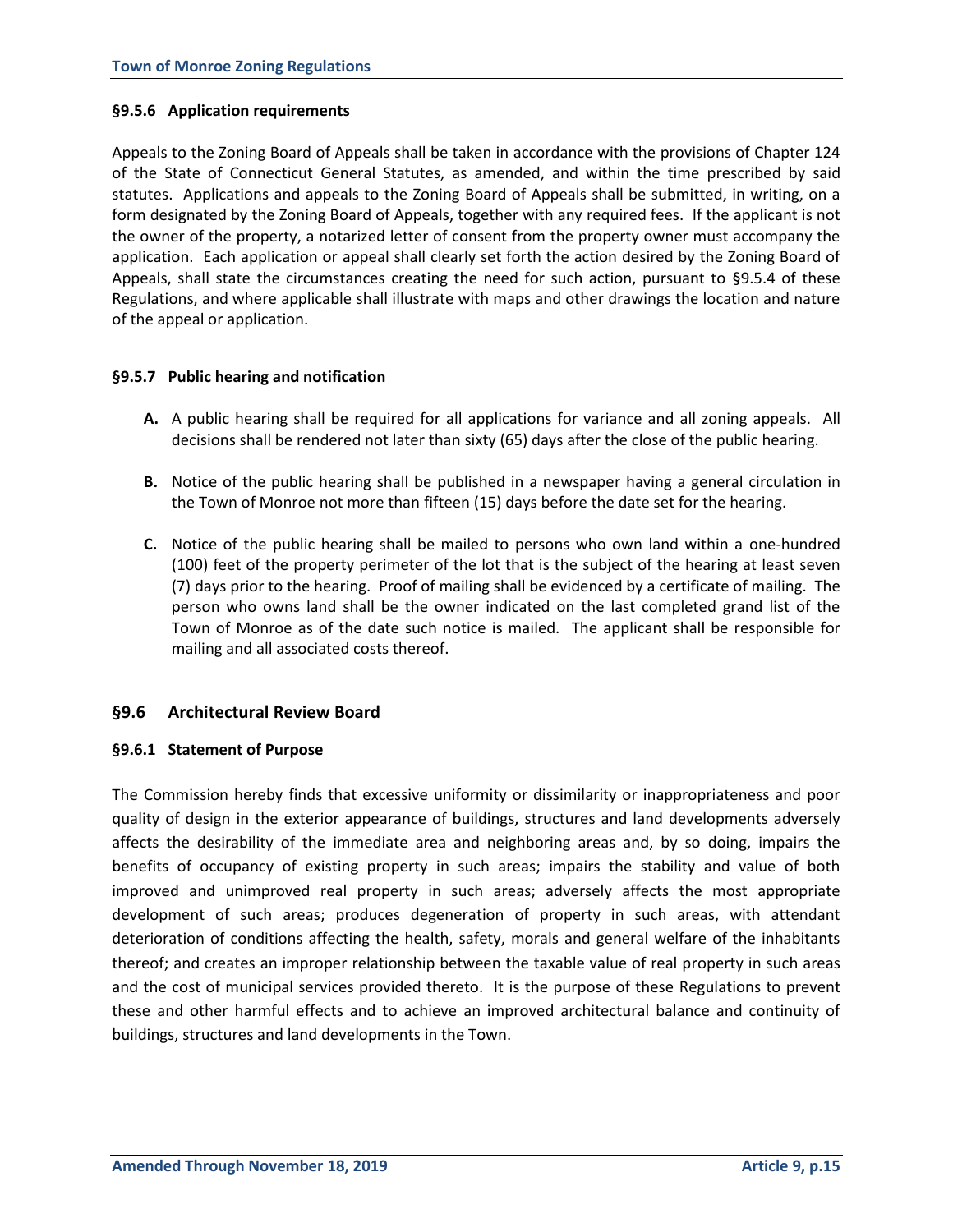# **§9.6.2 Organization and Rules of Procedure**

There shall be an Architectural Review Board (ARB) as provided for in the Charter of the Town of Monroe. The ARB shall adopt bylaws consistent with these Regulations, which shall be the official rules of procedure for the ARB. The ARB shall be advisory to the Commission.

# **§9.6.3 Membership**

The number and term of regular ARB members shall be as set forth in the Charter of the Town of Monroe. ARB members shall be specifically qualified by reason of training or experience in a relevant business or profession or by reason of civic interest and sound judgment to assess the effects of proposed buildings, structures and land developments, including the alteration or demolition of such upon the property values and development of surrounding areas. To the extent possible, one member of ARB shall be a Connecticut licensed architect and one member shall be a Connecticut licensed landscape architect.

# **§9.6.4 Powers and Duties**

# **A. Applicability**

The ARB shall review all applications submitted to the Commission for Site Plan or Special Exception Permit involving the construction, reconstruction, expansion, addition or alteration of nonresidential and multifamily buildings, structures and related site development.

# **B. Referral to ARB**

- (1) Upon submission of a Site Plan or Special Exception Permit application to the Commission, a copy of same shall be referred to the ARB for its review and recommendation.
- (2) The Commission at its discretion may refer any other application or agenda item to the ARB for its review and recommendation.
- (3) The Commission, at its discretion, may determine referral to ARB is not warranted or necessary due to the limited or diminished nature of an application. In doing so, the Commission shall state the reasons in making such a determination.

### **C. ARB Meetings and Procedures**

(1) Regularly scheduled meetings of the ARB shall be held bi-monthly, as needed, and at such other times as the Chair shall designate. The ARB shall keep minutes of all its proceedings. Any recommendation made by the ARB shall have a majority consensus of its members and shall be officially filed along with pertinent data upon which such recommendation was based with the Commission.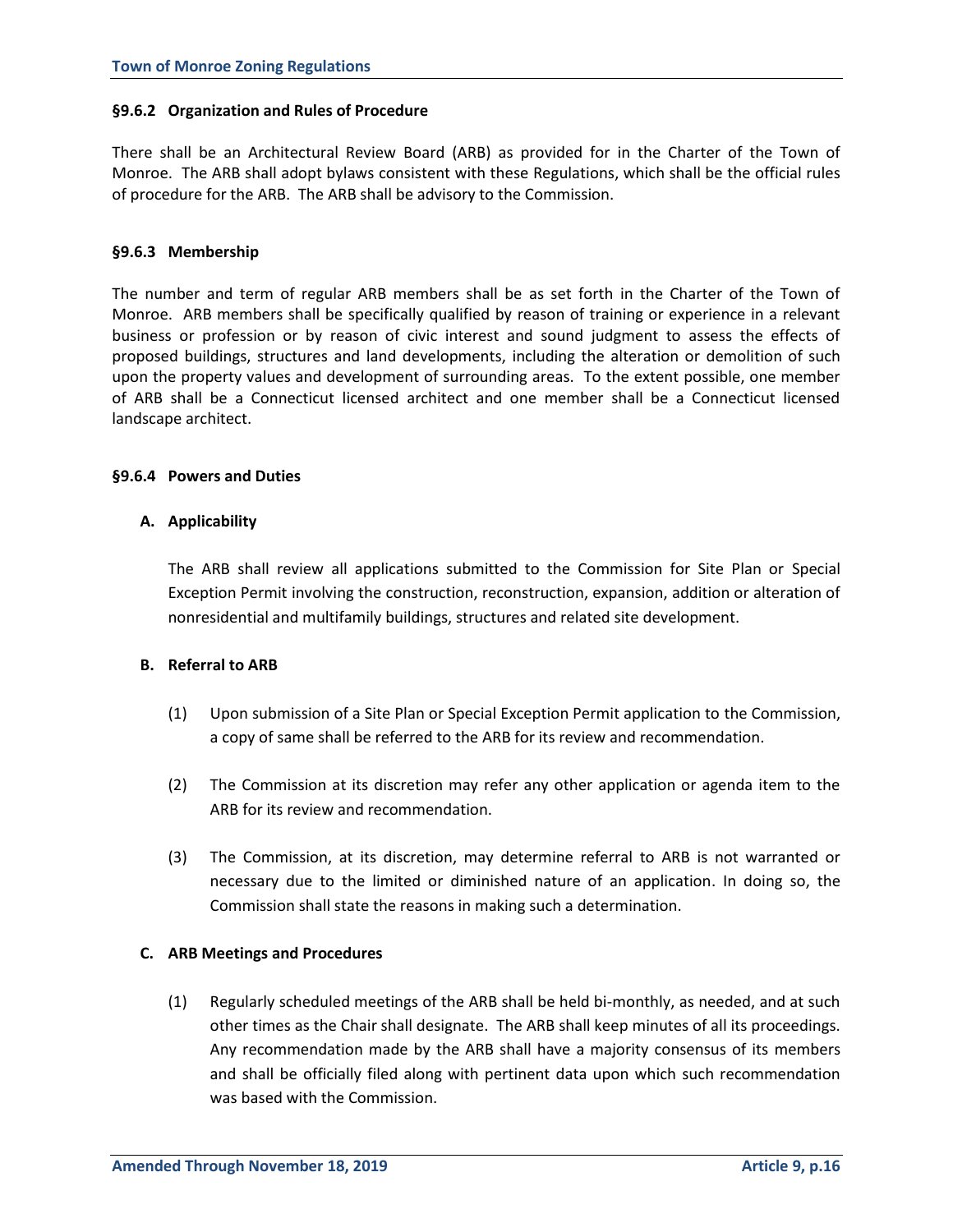- (2) The applicant is expected to appear before the ARB to present its application, answer any questions ARB may have and to provide or supplement its application materials, including provision of architectural drawings, sections, details, renderings, color simulations and sample building materials to support its illustration of the proposal.
- (3) The ARB shall have a minimum of thirty (30) days to review and render a referral recommendation report as it deems appropriate to the Commission, concerning the design of the proposed buildings, structures and their related site development.
- (4) The ARB may request additional time in which to review the referral application due to scheduling issues or complexity of an application, which the Commission and/or applicant may grant, provided no extension of time shall exceed the time frames in which the Commission must act upon said application.
- (5) Failure of the ARB to report within thirty (30) days, unless additional time to review is granted by the Commission or applicant, shall be deemed that the ARB has no comments on the application at hand.
- (6) The ARB shall submit its recommendations to the Commission in writing for consideration as part of the Commission's application review process. Recommendations where changes or modifications to any submission are recommended, the ARB's report shall set forth the specific changes recommended and the reasons for same.

# **§9.6.5 Application Referral Materials**

A copy of the application for Site Plan or Special Exception Permit as submitted to the Commission shall be referred to ARB for its review and recommendation, including but not limited to the following:

- **A.** Descriptive application materials, narratives and other written documents.
- **B.** Site Plan documents as specified in these Regulations.
- **C.** Architectural floor plans and details prepared at a standard architectural scale, including floor plans indicating the usage, circulation and square footage.
- **D.** Architectural elevations showing all sides of proposed buildings and structures, and including building heights, finished floor elevations, fenestration details, building materials and colors. In the case of enlargement, addition or expansion of an existing building or structure, both existing and proposed conditions shall be detailed. The provision of perspective drawings, renderings, architectural simulations and/or models are encouraged to illustrate the proposal. The Commission may require same.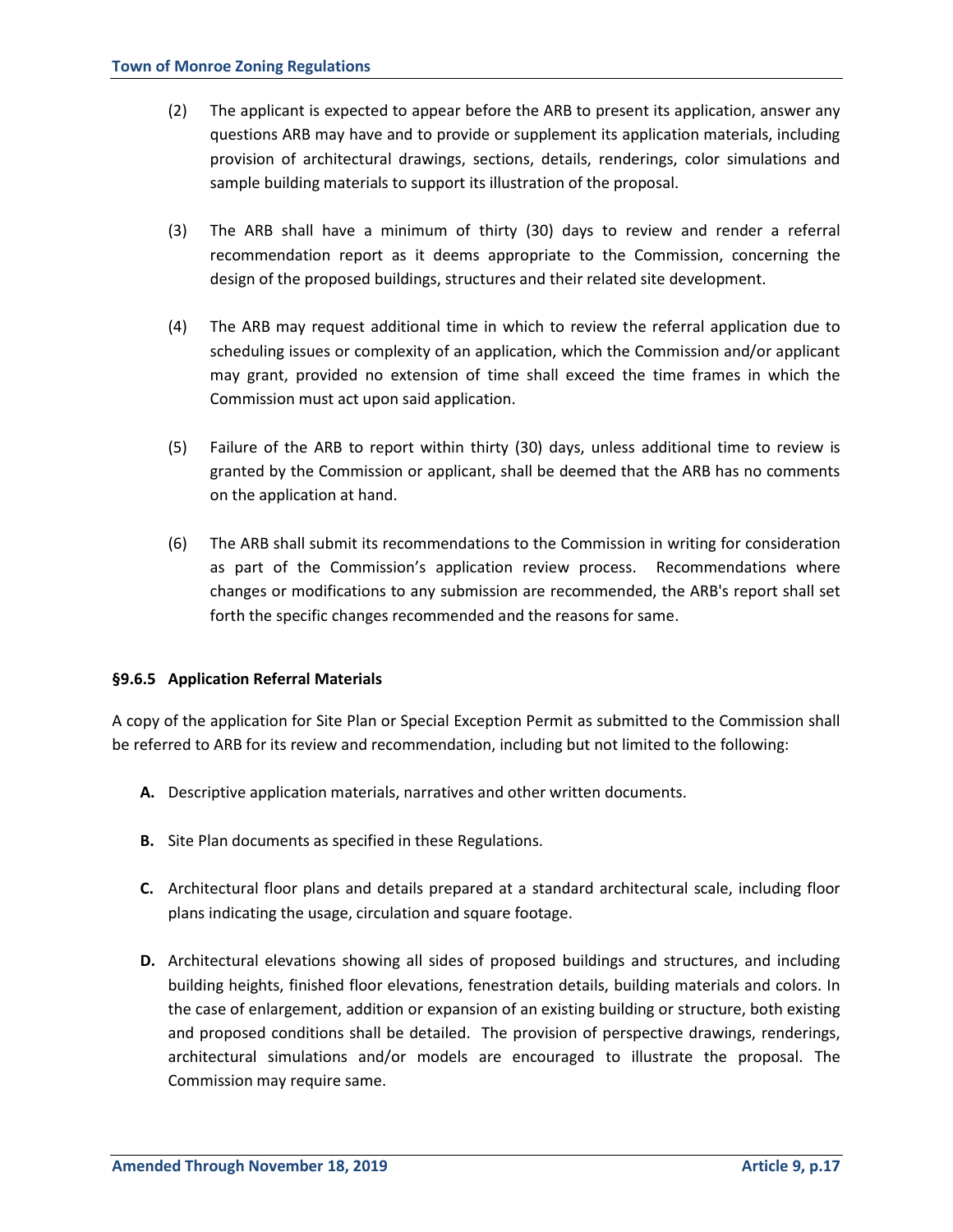- **E.** Samples of exterior building or structure materials, including color samples and textures shall be provided, including presentation of actual material samples.
- **F.** Photographs and/or sketches of adjacent areas, buildings or structures may be required to assist both the ARB and Commission in evaluating the design of the proposed application.
- **G.** Other specific documentation may be required by the ARB or Commission to assist both the ARB and Commission in evaluating the design and its compatibility to the site, the surrounding landscape pattern, adjacent land uses, buildings and structures, and the community character of Monroe.

# **§9.6.6 Review considerations**

In considering any request for review brought before it, the ARB shall evaluate the design of all proposals through consideration of the following:

- **A.** Landscape and Environment: To prevent the unnecessary destruction or blighting of the natural landscape or the built environment, and to ensure that proposed conditions have been designed such that open spaces, buildings and structures on the site relate harmoniously to the natural environment and topographic conditions.
- **B.** Design of Buildings and Structures: The appropriateness of the site plan layout, architectural design and construction materials proposed in maintaining and/or enhancing the existing and cultural community character of the site and surrounding area, and the extent to which the proposal compliments, protects and will preserve the integrity, architectural character and property values of the Town.
- **C.** Relationship of Buildings and Structures: To ensure the appropriateness of proposed buildings, structures and/or land development in relation to adjacent buildings, structures and land development existing or for which a permit has been issued, or to other buildings, structures and/or land development included in the same application with respect to one or more of the following features:
	- (1) Appropriateness of architectural style and detailing, as well as the materials used or colors and textures proposed.
	- (2) The repeated and adjacent use of identical or near identical facades or structures arranged without respect to natural features of terrain or other existing structures.
	- (3) Gross differences in cubical content of floor area, height of building or roof, contrasting roof lines and/or architectural details and materials.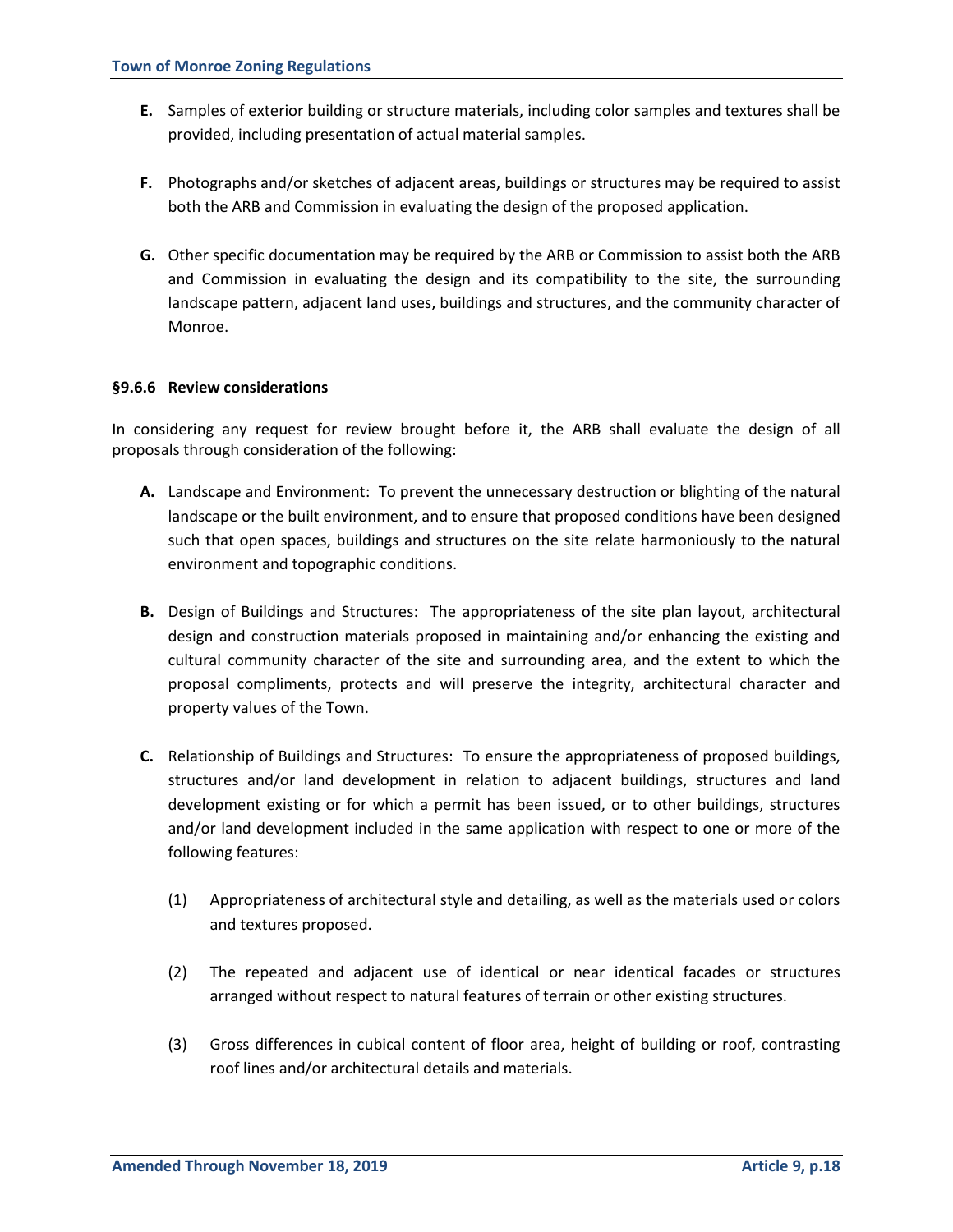- (4) Other significant design features, such as material or quality of architectural design, roof structures, dividing walls, accessory structures, chimneys, mechanical equipment and services, service and storage enclosures, signs and lights, landscaping, walls and fencing, parking and loading areas, and similar site features.
- **D.** Protection of Adjoining Uses and Properties: To protect adjoining users and owners ensuring that reasonable provision has been made for such elements as sound and sight buffers, the preservation of views, light and air, and such other elements of design which may have a substantial effect or impact on adjoining areas.
- **E.** Design of Accessory Elements: Aesthetic and functional review of signage, lighting, landscaping, refuse management, exterior art, and similar accessory elements.

# **§9.7 Fees and Escrow Accounts**

# **§9.7.1 Fees**

Fees for applications to the Commission shall be in accordance with a fee schedule, recommended by the Planning and Zoning Department, accepted by the Commission and adopted or amended by the Town Council at a public meeting, and shall be posted or made available upon request in the Planning and Zoning Department and the Town Clerk's office.

# **§9.7.2 Escrow Accounts for Consultant Services**

- **A.** The Planning and Zoning Administrator, his/her designee, the Commission, or the Zoning Board of Appeals may retain the services of a professional consultant, including but not necessarily limited to scientific, engineering, and legal consultants such as a land use planner, landscape architect, engineer, surveyor, architect, attorney, biologist, archeologist, soil scientist, traffic consultant, real estate appraiser, or other expert consultant to review, comment, and guide its deliberations on any application, and/or to provide inspection and/or monitoring services.
- **B.** Issues for which such review, inspect or monitoring may be needed may include, but are not limited to, compliance with existing laws and regulations; the potential for environmental or other impacts; the need for public improvements, drainage improvements, sediment and erosion-control measures, and other environmental safety measures; and the provision of adequate legal conveyances and financial performance security. It is the purpose of this Section to ensure that any fees and expenses reasonably incurred by the Town in procuring such services be reimbursed by the applicant.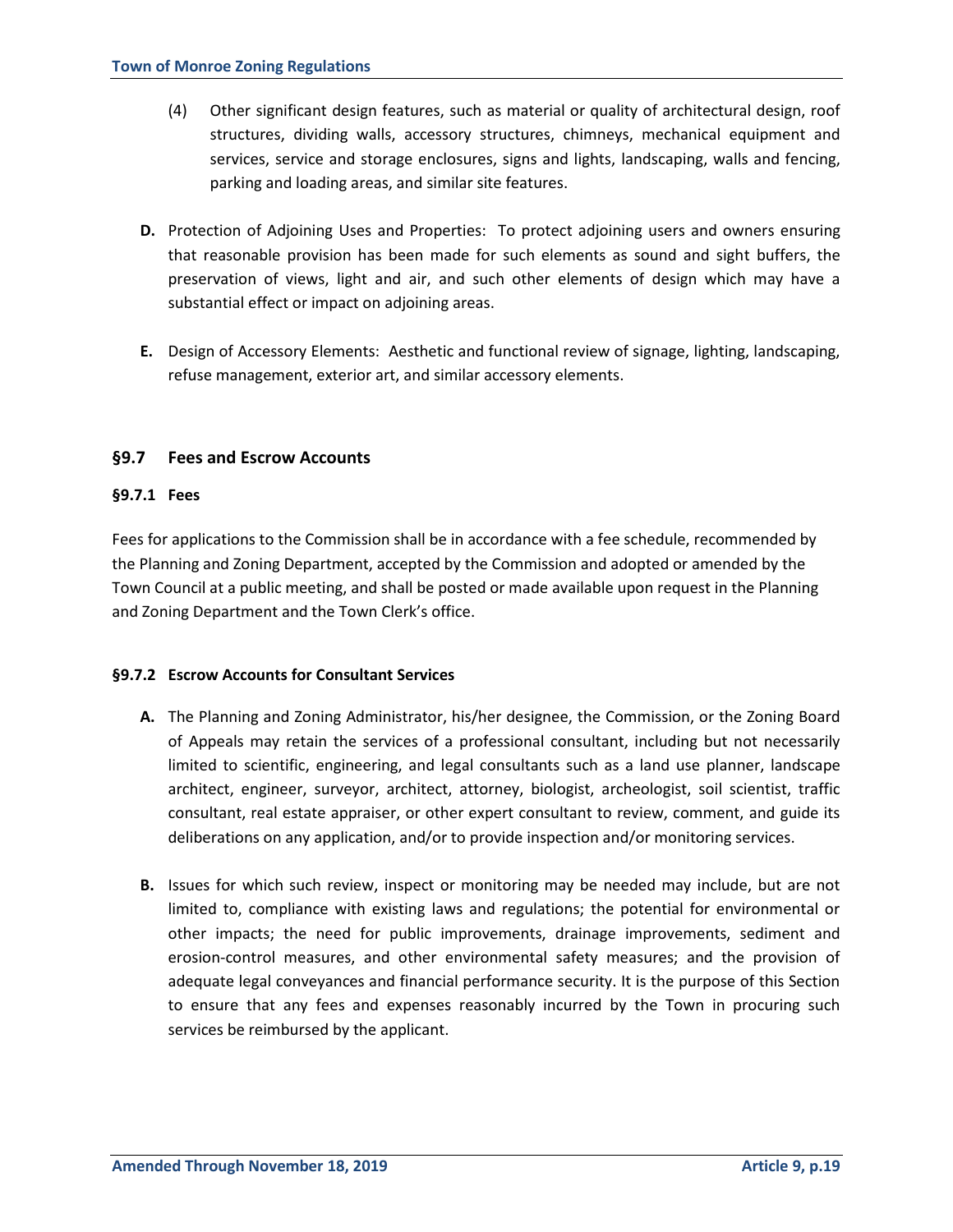- **C.** Upon the filing of an application or during the course of its review, the Planning and Zoning Administrator, or his/her designee, the Commission or Zoning Board of Appeals, may determine that one or more consultant(s) are needed to analyze, review and report on areas requiring a technical review, and/or to provide inspection and/or monitoring services. In making such a determination, the following shall be considered:
	- (1) That the evidence in the record of the proceedings has been produced or is likely to be produced which requires the hiring of such consultant(s);
	- (2) That the Planning and Zoning Department staff will be unable to perform the technical review; and
	- (3) That adequate time exists for the applicant to review and respond to such consultant(s)' report(s).
- **D.** If the assistance of professional consultants is found to be necessary or appropriate at any time after the submission of an application:
	- (1) The Planning and Zoning Administrator, Commission or Zoning Board of Appeals may require an escrow account to be established from which withdrawals shall be made to reimburse the Town for the cost of professional consultant review, inspection and/or monitoring services. The applicant shall be provided with copies of any Town voucher for such services as they are submitted to the Town by its consultants.
	- (2) A preliminary estimate of the fees or expenses that such consulting services are likely to entail shall be considered in establishing an initial escrow deposit. The preliminary estimate, which shall not be binding on the Town, may be derived in any reasonable manner, including but not limited to a good-faith estimate of the hours that the consultant is likely to require based upon the specific nature of the application.
	- (3) The applicant shall provide payment to the Town of Monroe, in addition to all other applicable application fees, one-hundred-fifty percent (150%) of the above estimate, which amount shall be held in escrow until the technical review(s) are completed.
	- (4) Should the amount in the escrow account be reduced to less than one-third (1/3) of its initial amount, the applicant shall upon request by the Planning and Zoning Department promptly replenish the account to the amount of the initial deposit or other amount as deemed appropriate.
	- (5) After all pertinent fess or expenses have been reimbursed to the Town, the Town shall refund to the applicant any excess amount collected and remaining on deposit.